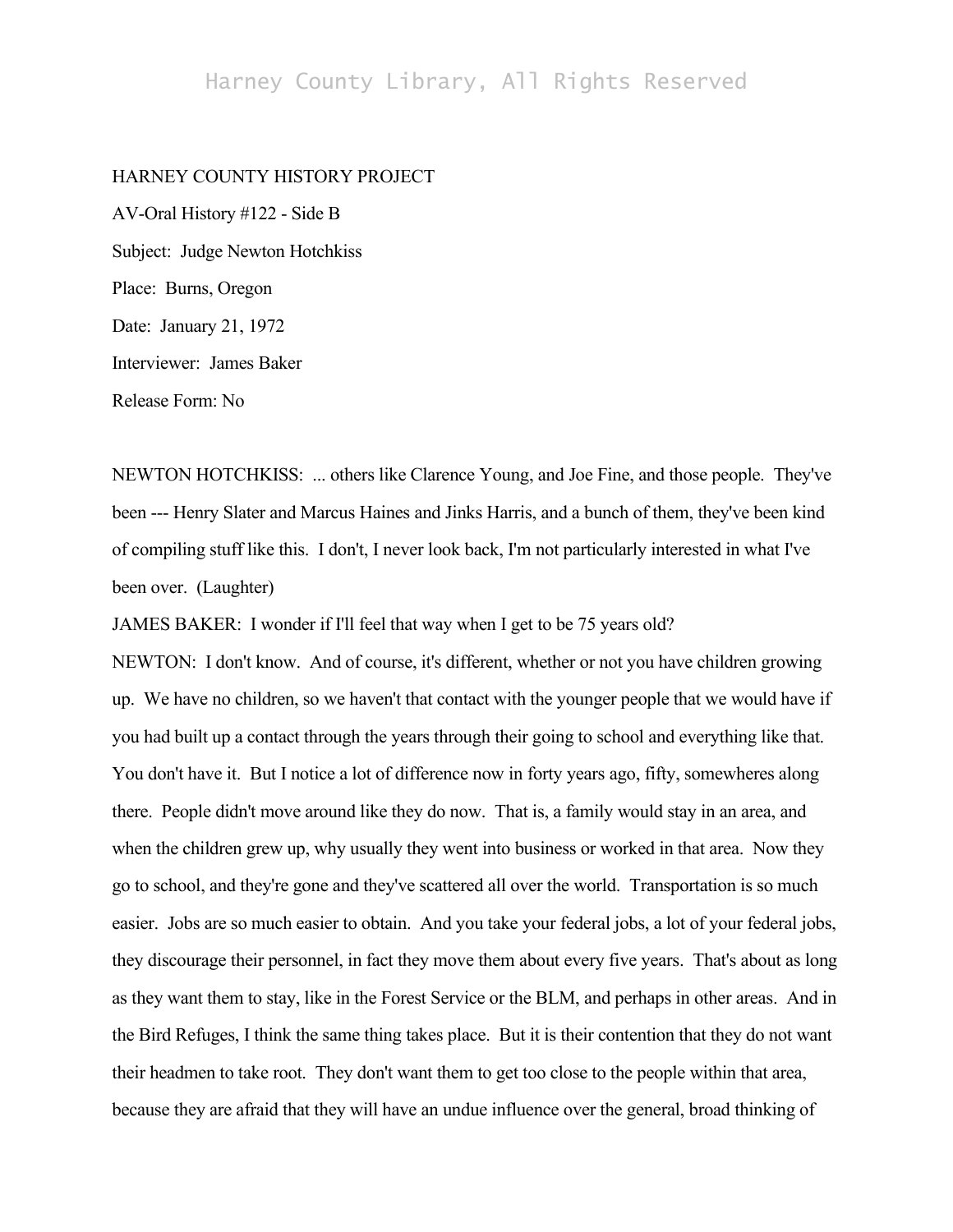what they are coming up with, and that kind of thing. And that's a fact. You take, oft times you will see a person come into the Forest Service or something, and if he doesn't particularly fit in there, most of them do, they are a good bunch of people. Occasionally you'll find one though that doesn't like the area, and after the first few months he begins to think, "Well now I've got four years and three months left." (Laughter)

JAMES: And I want out.

NEWTON: And I want out. So, he loses interest, he doesn't take root. It used to be that people took root a lot more than they do now. That is where they want to stay. Like with me, I wouldn't live anyplace else. This is my home, the only place I want to live.

JAMES: Is it the people here, or is it the land?

NEWTON: Well, the whole thing, it just fits me, it fits me. Sure, I like the people, I like the openness of it and the opportunities. Of course, for younger people, at the time that I was a young fellow, why this was almost strictly a livestock country; sheep, cattle, and horses. Lots of horses. And it didn't take; it didn't take the amount of money to start in then. You go out here and buy a little piece of land, and the range was all free. You run your stuff wherever you wanted to, if somebody didn't steal them from you, why you was all right. (Laughter) You had to be kind of fast with the riata to keep or hold your own.

JAMES: You said a riata?

NEWTON: Yeah.

JAMES: What's a riata?

NEWTON: A riata is a lasso. That's what they used to catch their calves and brand them with. In the early days in here, a riata was made out of rawhide or braided by the people that used it mostly. Sometimes they'd buy them, but usually they cut them out of cowhide, and braided them up. The general length of them was around sixty to seventy feet, is what they did. That was what they used. They had some fine ropers here in the early days for that type of --- you're roping now --- as you consider ropers. Now in these rodeos, they're time men. They've got to get right up on top of an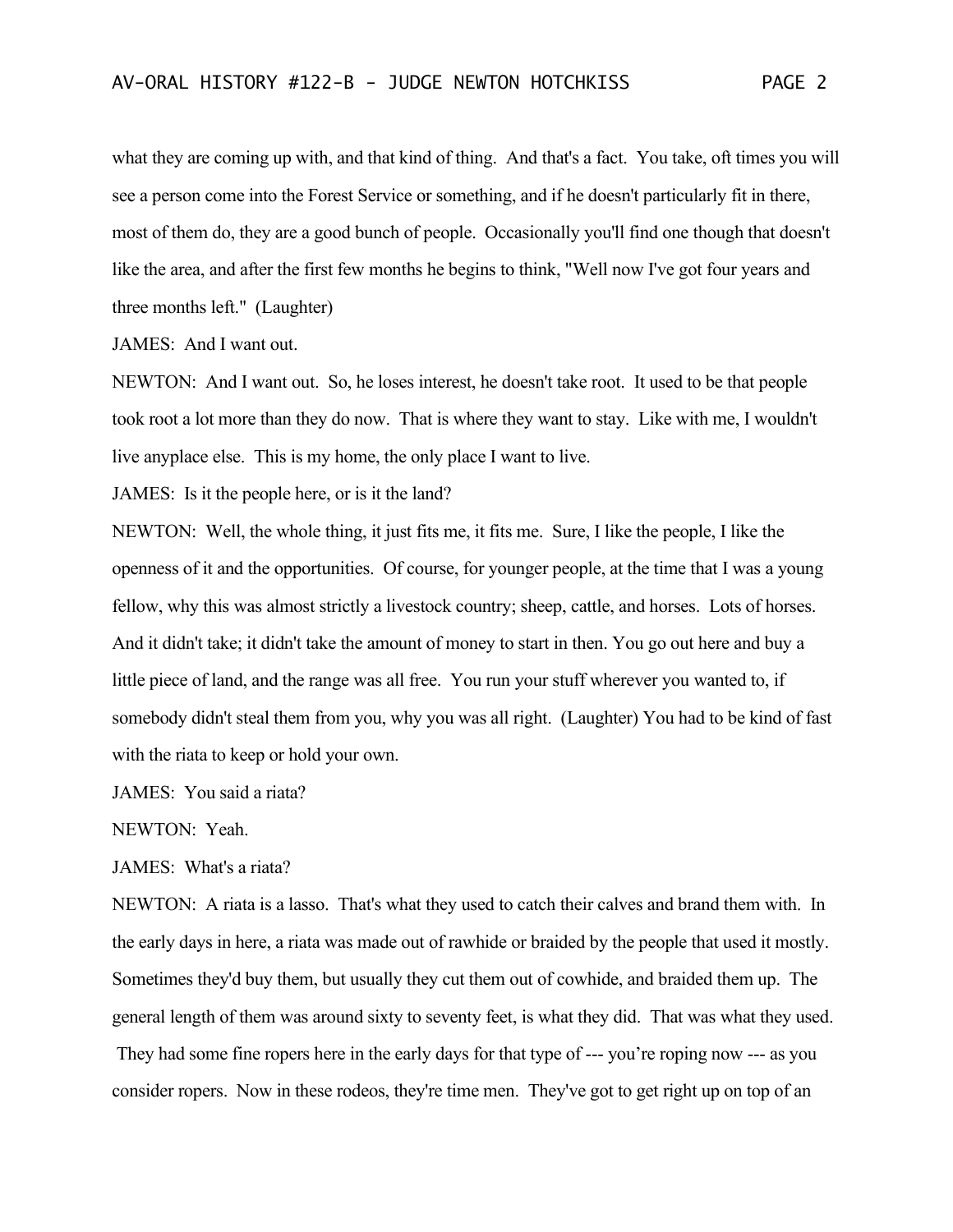animal before they catch it. These old boys would throw a riata out there as far as that door and catch a calf.

JAMES: How far is that a hundred feet?

NEWTON: Oh no, it isn't that far. Probably thirty feet, somewheres around there.

JAMES: Oh, that door there.

NEWTON: Yeah. And they were good at it; they were good at it. And your livestock were wild then. They run out all the time. A good deal of the time. Of course, up in this particular part of Harney County you had to, the winters were such that you almost had to feed. In the early days, as I understand it, they would summer up here and then drift them down into the lake area in the hopes that they would winter there. And they didn't sometimes, they didn't. So as fast as they got to where they could cut a little hay, why they would cut enough hay so that it would tide them over for a long time. Of course, your hay cutting then was quite a job. I don't know whether they ever used anything other than a machine here, whether they ever used a scythe or not, I doubt it. If they did it was, ... as far back as I can remember they had mowing machines. They were only a five-foot machine. And they would cut probably eight acres a day, maybe ten if the going was good. JAMES: How many people in a team that would cut that much?

NEWTON: Well, that was two horses on a machine, one machine. And that was your power. JAMES: Two-horsepower.

NEWTON: Two-horsepower mowing machine, yeah. And usually in the big outfits a little later on, like the Pacific Livestock Company down there, they would have about four or five haying camps. And those camps usually had about ten two-horse machines in each one of them. And then, of course, this hay was raked up by rakes, what they called regular hay rakes, and put in a bunch and then put in a stack. And this was done all by horses. It took a tremendous lot of horses. Because you take ten machines, that meant you had to have at least forty horses for those ten machines, because you changed horses at noon all the time. The flies and mosquitoes were terrible, and they just couldn't stand it.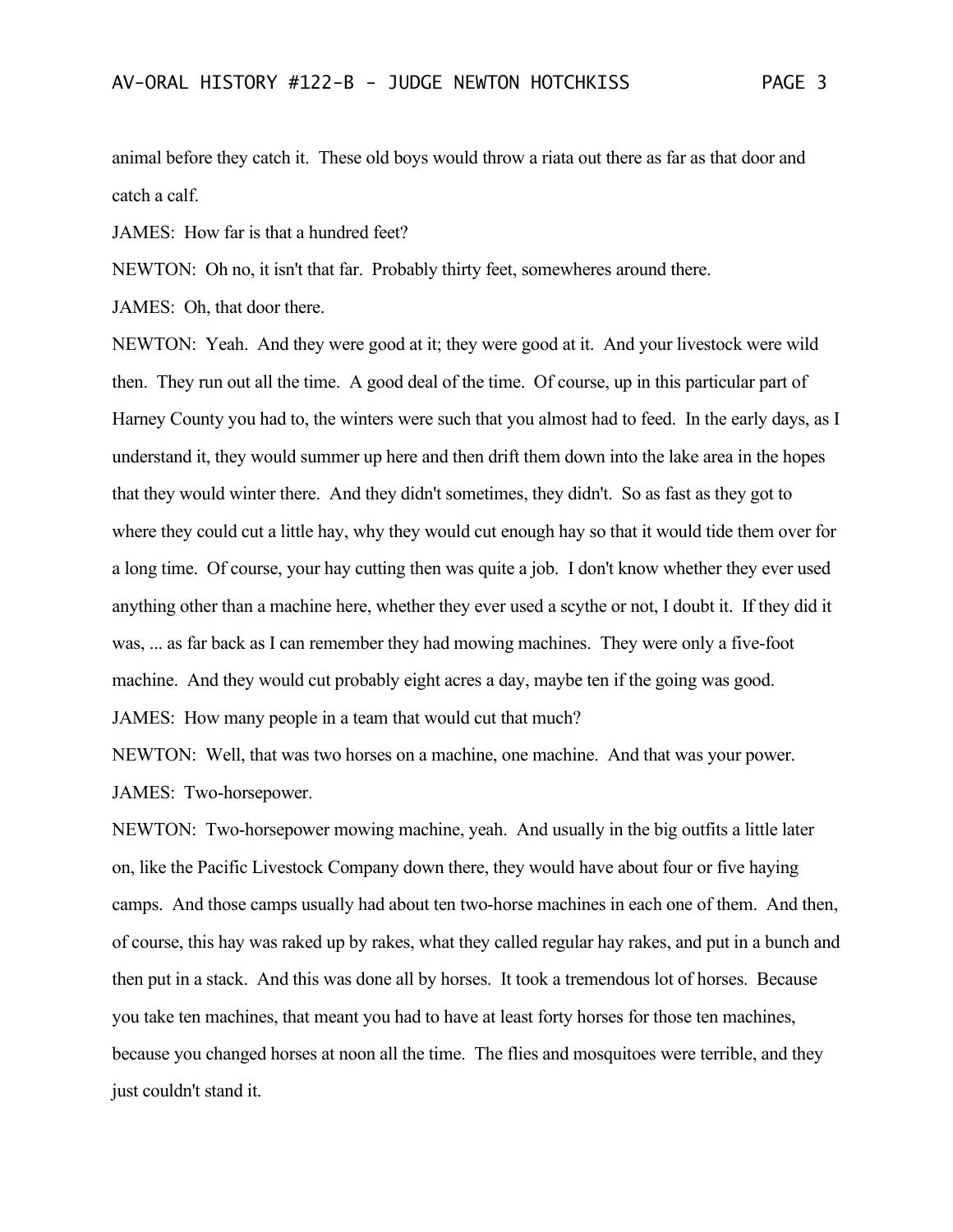JAMES: Yeah.

NEWTON: But you'd have, in each one of those hay camps you'd have close to a hundred head of horses.

JAMES: That's a lot of horses.

NEWTON: Yeah. Yeah, there's lots of difference now. Now you, even a small crew then you would have eight or ten men, somewheres around there, altogether, would make a crew that was considered economic to run. Now, before I left the ranch, there was myself and one man with our modern machinery, and we had put up, we put up as much as seven hundred tons of hay, just the two of us, you see.

JAMES: Is that right? My gosh, what a change.

NEWTON: You can see the changes that have taken place in just one lifetime, just one lifetime. It's remarkable; it's been a remarkable time to live. Now when I was a kid and went to school here, I don't know how many was in, I went to school right here in Burns. We moved from the ranch up here in the wintertime and us kids went to school here. But I think there was probably, I was trying to think awhile ago, I think about eight, I believe there was eight kids, maybe ten kids in the first grade. When I went to high school, the first year in high school we had, there was twenty boys in the entire high school.

JAMES: How many girls?

NEWTON: Well, I don't know, probably three or four more. But the reason I remember there was twenty boys is that that was the first year that they had a high school football team.

```
JAMES: Oh, I see.
```
NEWTON: And of course, we didn't have enough, we only had ten on a side. But we cleared off a patch of sagebrush down here, greasewood rather, and we fixed up some cleats on our shoes, and our mothers put some pads on our shoulders. And we started in; we started to have a game between us down there. It was either the first or second play, we started out and come together, come together, and broke one kid's leg. So that ended the football season. (Laughter)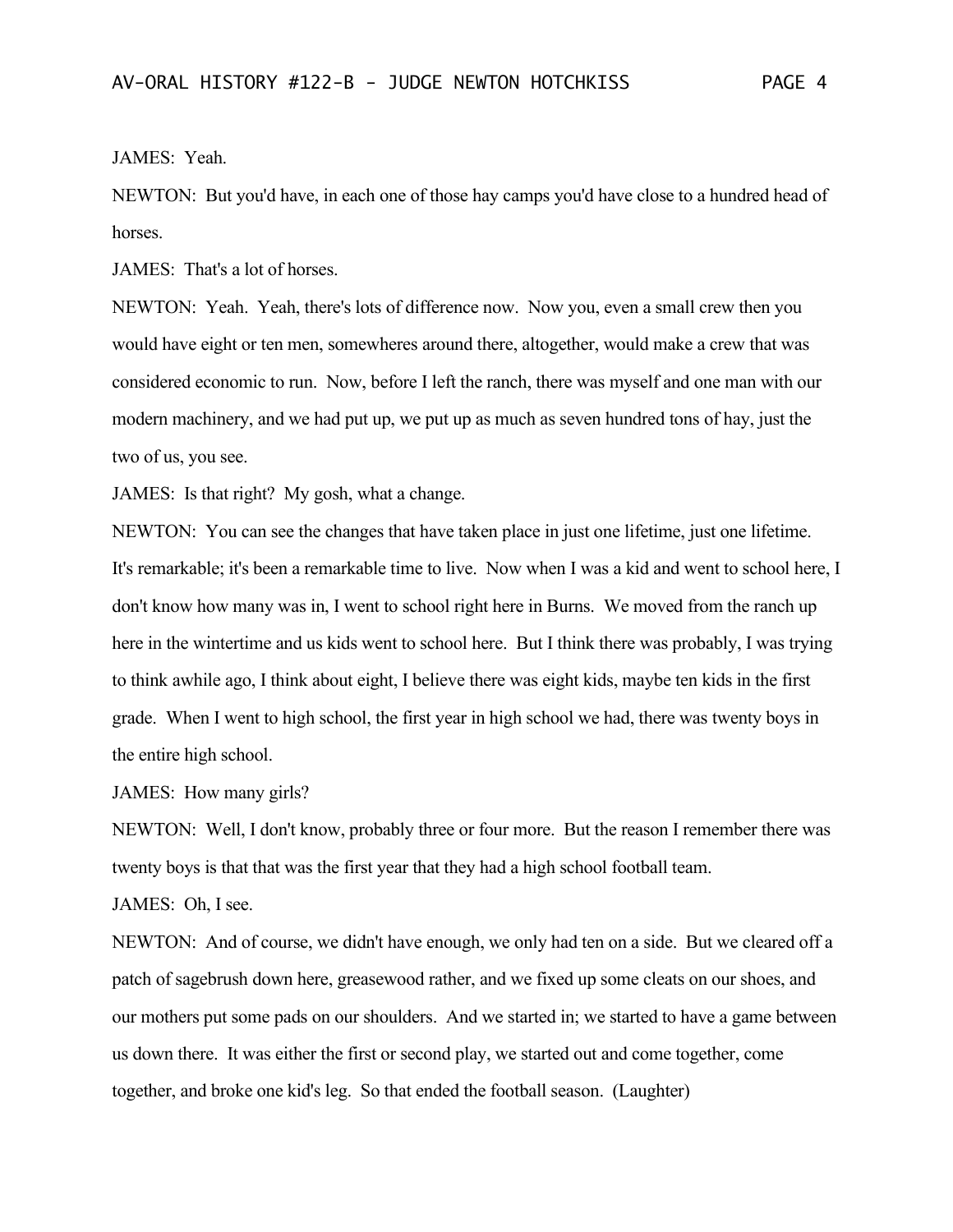JAMES: After one game?

NEWTON: One game. Only had nineteen kids. (Laughter)

JAMES: Was a short season.

NEWTON: So that finished the football season that year.

JAMES: That's a good story.

NEWTON: But it just shows the changes that have taken place here. I think that was about 19 -- probably about 1912 or '13, somewheres along there. Now I don't know how many kids they got out here, quite a lot of them, four or five hundred I suppose. But of course, that was long before they had the sawmill here. That was long before they had roads in here. They had no highways in here at that time. And the railroad didn't come up here; I think, until about '27, 1927. And I believe the first road that was built between here and Crane, that was built in about 1916, somewheres along there. And it was just a graded road with a little gravel on it. And I don't recall when the first road was built to Bend, but not much before that. In the earlier days they used to go to Riley out here, there was no road to Bend, there wasn't any Bend. And the road went up through, by Buck Creek and over by what they called Harding and come in at Prineville.

JAMES: That's a lot different, a lot different.

NEWTON: Then in place of going to Lakeview, the way they do now, they went out to the Gap Ranch and way around through by Wagontire there. The first time I went to Lakeview, I was a pretty small kid. My mother and two or three of the rest of us kids went down there to visit the relatives. It took us five days.

JAMES: To go to Lakeview? (Laughter)

NEWTON: You went with a team. You had these night stops every place you went.

JAMES: You stopped in on neighbors?

NEWTON: Huh?

JAMES: Stop in on neighbors?

NEWTON: No, well no they weren't neighbors, but they had stage stations. They had to have them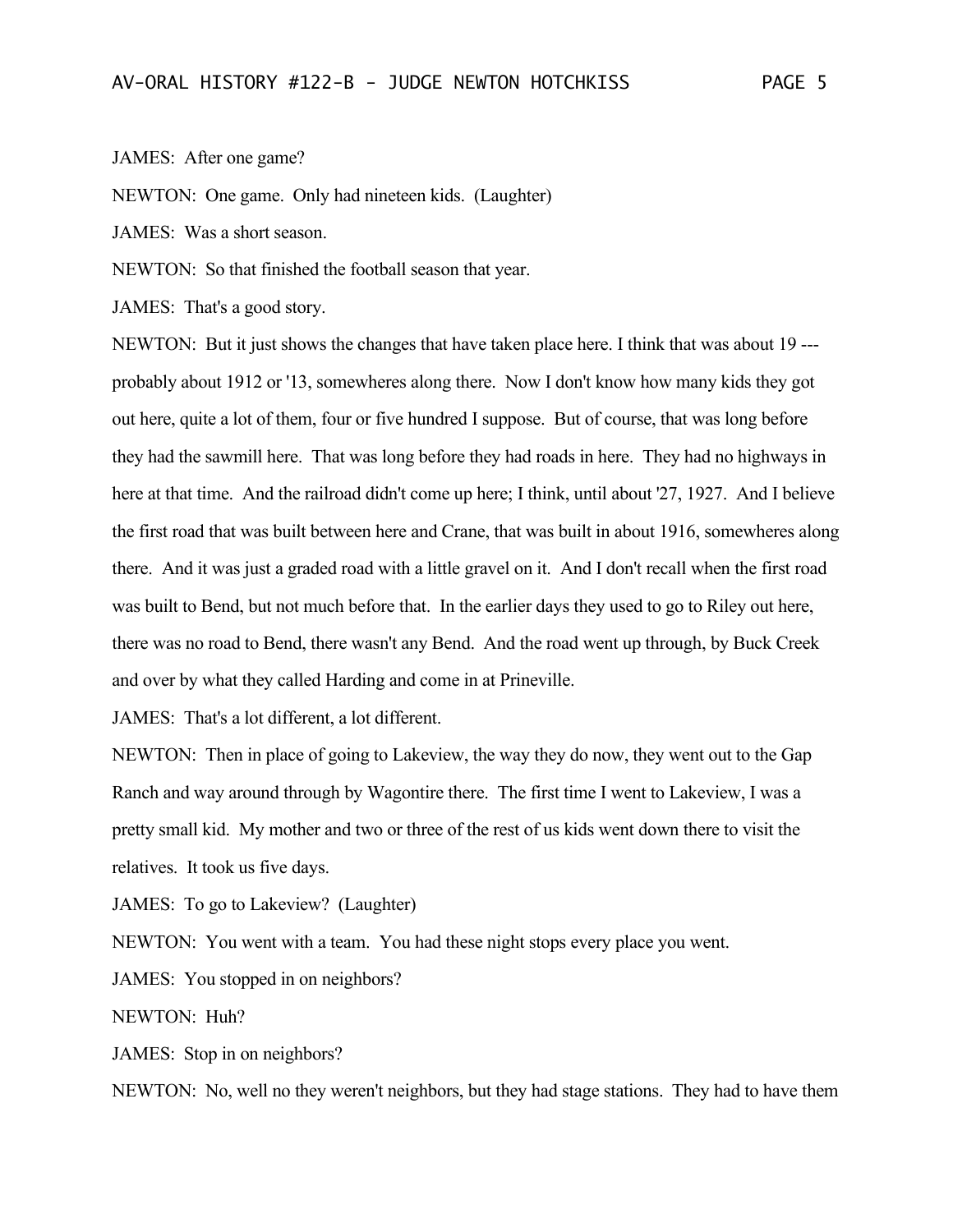there.

JAMES: Oh, that's what I mean.

NEWTON: Because your horses, your --- twenty-five mile a day trip was a pretty good trip for a team, the kind of roads you have. That's about what they made. It used to be, it took about, unless they drove steady, if you just drove at that rate between here and Canyon City, it would take you four days with a team, to go over there. People had lots of time, it seemed like they had lots of time. But it took lots of time to do anything.

JAMES: Yeah, you had to have lots of time.

NEWTON: You had to have lots of time.

JAMES: Yeah.

NEWTON: Today you seem to think nothing about it. Now if we take a couple of hours, to where it used to take two days, why we think we're going awful damn slow. Just think we're going awful slow.

JAMES: That's sure true. Just a few hours seems like an awfully long time.

NEWTON: Right, you bet. You go to Bend here, a couple of hours, a little over. And if you don't make it in that time why you've probably been bogged down. (Laughter)

JAMES: Nobody wants to get bogged down.

NEWTON: No.

JAMES: Haven't got the time for it.

NEWTON: Nope, there's lots of changes. It's been very interesting to live in this length of time. But to see all the changes, the way they handle livestock. The cattlemen of course, the PLS Company, the Pacific Livestock Company, were the big outfit in here when I was a kid. And I don't know how many thousand head of cattle they run. But they owned lots of property in Oregon and Nevada, and a tremendous lot of it in California. Old Henry Miller was the start of it. And it's claimed that at one time they could start from Silvies Valley up here in the upper end of Harney County, and drive livestock from here to San Francisco, and only stay off of their own property two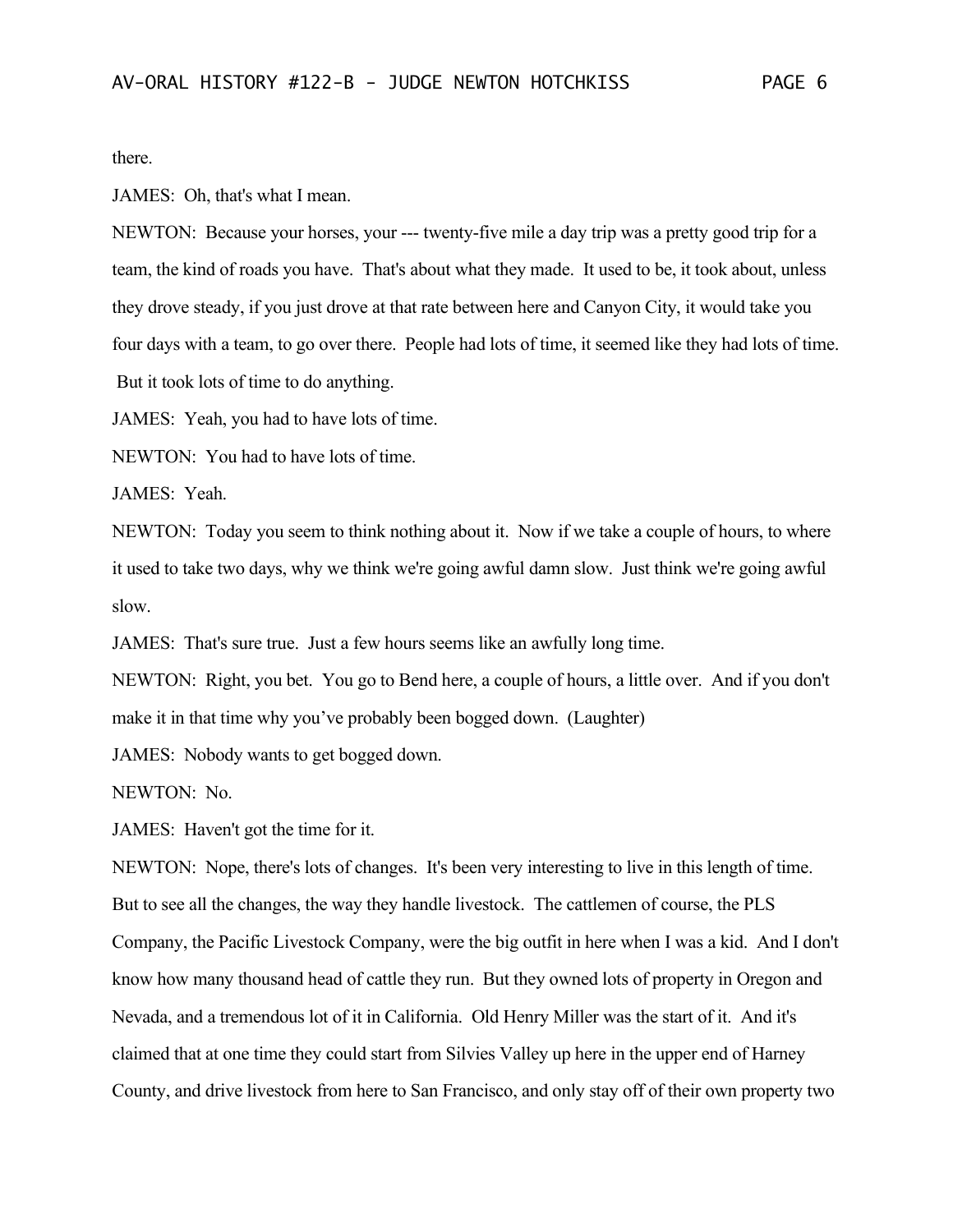nights.

JAMES: That's an awful lot.

NEWTON: Of course, they didn't own it solid between there, but they claimed that they could do that.

JAMES: From Silvies Valley to San Francisco?

NEWTON: Yeah. And camp on their own ground every night except two. And they used to drive cattle from here to San Francisco.

JAMES: And they didn't go to Ontario or Winnemucca, they went all the way to San Francisco? NEWTON: That was before you had any railroad.

JAMES: Oh, oh, I see.

NEWTON: I don't know whether later on when the railroad come to Winnemucca, why that's where they went.

JAMES: Probably did.

NEWTON: And when I was a kid, there was no railroad in here, no trucks in here. Your livestock were all driven out of here. They either went to Winnemucca or to Huntington. Usually, Huntington rather than Ontario. I think that was the end of the railroad at that time. Or they'd drive them to California. They'd go through by Lakeview and drive down through there. But there was no direct market. Everything, everything, nothing was bought by the pound, everything was bought by the head. There was no scales or anything.

JAMES: I'll bet they looked pretty scrawny when they came in.

NEWTON: Well, no, you had quite a lot of feed. And they always claimed, they claimed if you had a good buckaroo boss and they got started out right, your cattle would gain on the road.

JAMES: They would?

NEWTON: Yeah. The average day drive was about ten miles.

JAMES: Uh huh.

NEWTON: It took; they figured from, they figured a man to every hundred or a hundred and fifty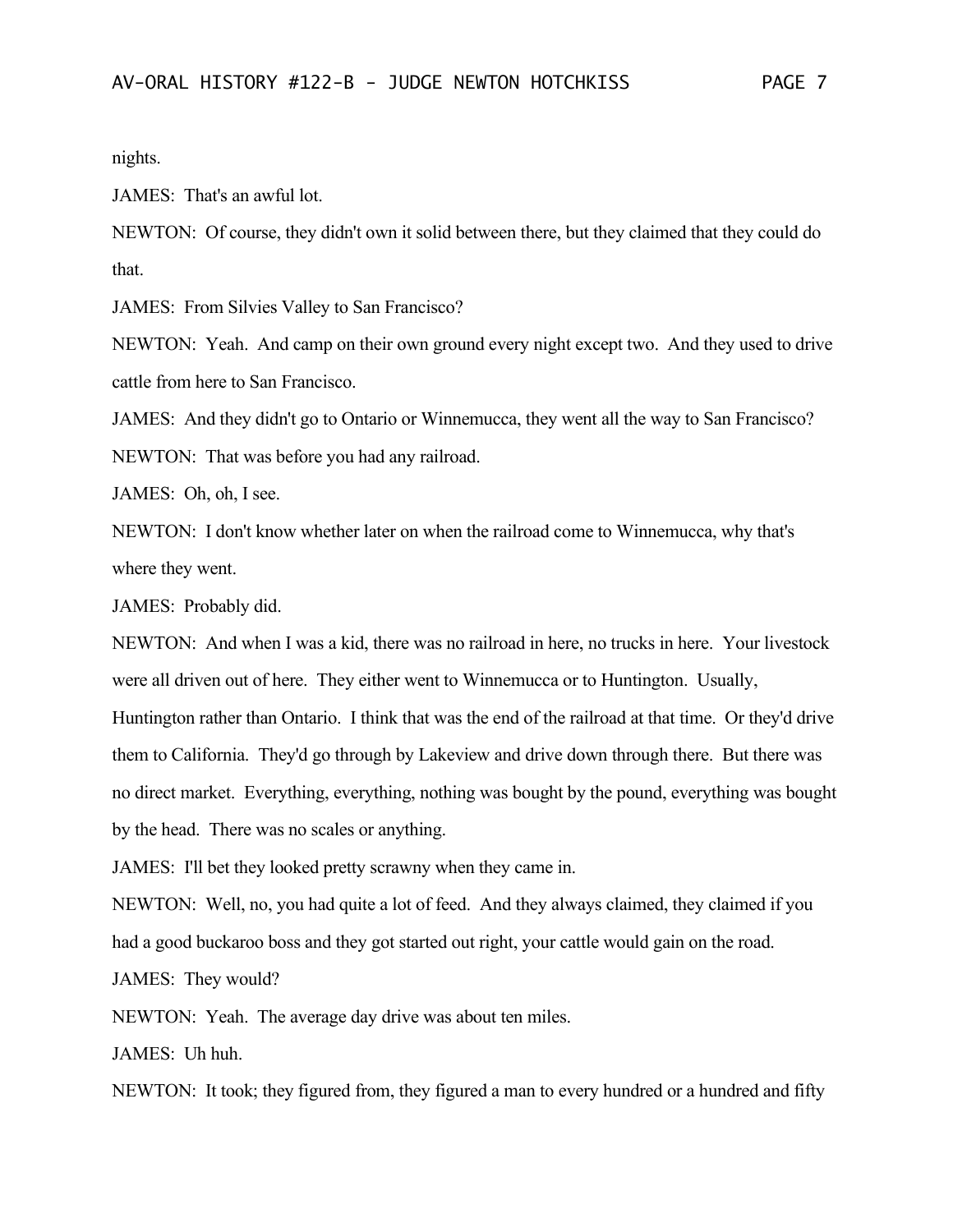head. Usually, they drove cattle in about a thousand head droves. And it would take them from six to ten men. They had their own buckaroo outfit, their own saddle horses, and their own cook wagon, took their own beds and took out and went. I never happened to be on any of them. But that fellow that you will see in a few days, and that's Buck Miller, he was on quite a few of them. JAMES: That's going to be interesting to find out.

NEWTON: He's an old-time vaquero and a good one. He was a good one. I knew him very well, worked with him a lot.

JAMES: Yeah.

NEWTON: But --- Well even in the, when was it, I guess in the early '30's, I was buying cattle here for Holmes and Dixon at that time. And we drove those cattle from here to Fort Klamath. We made, droves through there, and about a thousand head in each group. And this Buck Miller that you will see, he was one of the foremen on those trips that they took.

JAMES: Well, I'll ask him about those trips then. I'm glad that you mentioned that.

NEWTON: Yeah, he was --- Oh, there's lots of things a fellow could think of. (Laughter) He don't recall these little incidents, he don't put them down or anything. But no, we came here, my people came here, I think in '87. Came here in '87. My mother's folks, whose name was Smith, they came from Taylorsville, California. And I think my father's folks come there originally, but they came to Lake County in '80 --- or '77. Pretty early then. And then he come over here about ten years after that then and bought a small place down below here. And that's where he started from. He run sheep the first two or three years that he was here, and then went out of sheep and run cattle from then on.

JAMES: What do you think brought them up to Oregon, and then from Lake to Harney? NEWTON: I don't know, they never did say. Neither of my parents were much to talk about their history, I don't know why. They just never did much. Just got started a going. They were the type of people, by God, it seemed like they had to get out where there was lots of room. ... I suppose. JAMES: Is that right?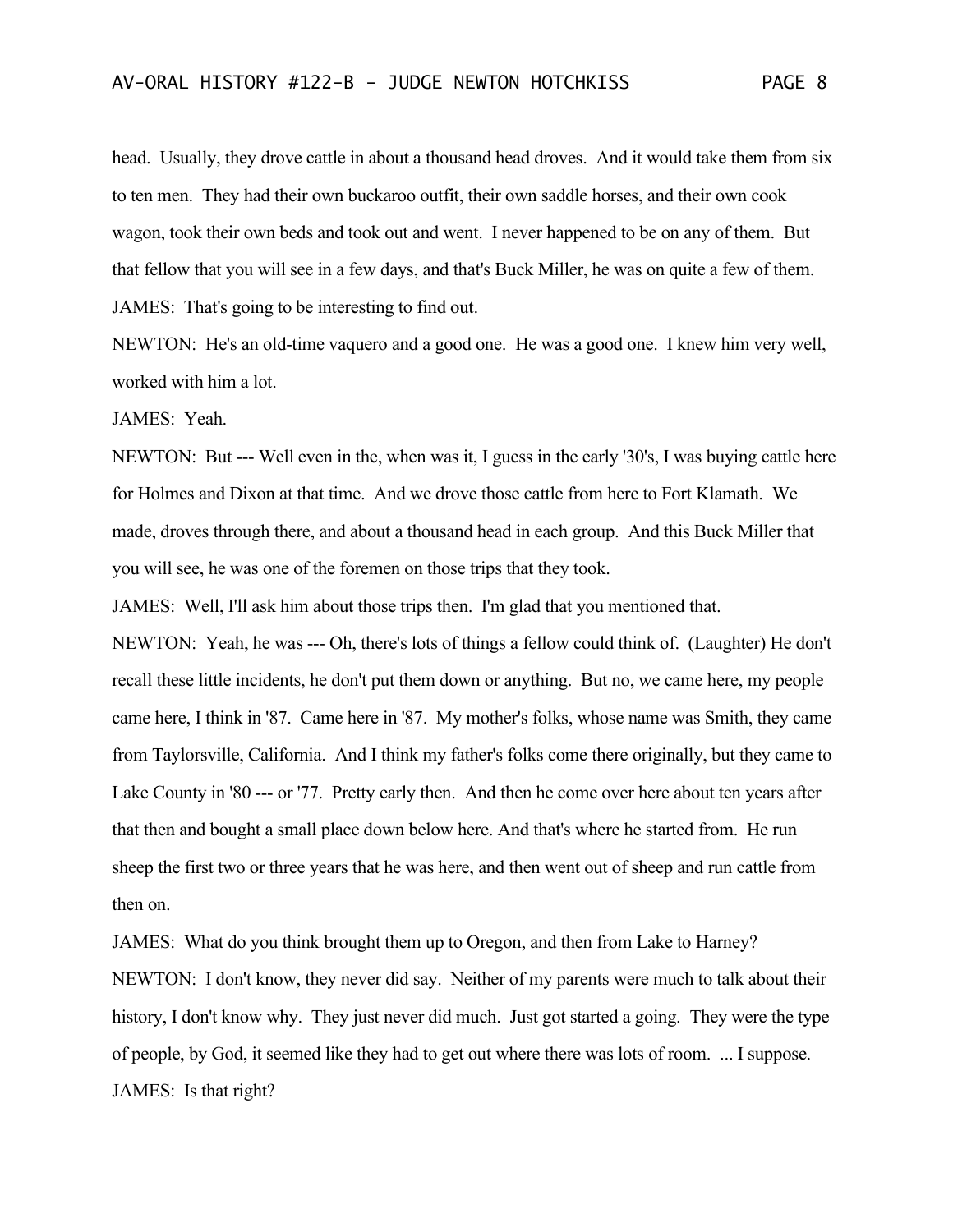NEWTON: Don't ask me. Yeah.

JAMES: Just get out where there is space.

NEWTON: Yeah. Get out in the country. They didn't like to be dictated to. All of those older people were that way. They had minds of their own, and a new place where they thought they could start, start up good. And most of them were not spectacular people at all, they just come in and done what they had to do and raised a family, made no fuss about it. Nothing particularly outstanding about --- that they had done, except that they were good citizens, and law abiding. And that's what they ... They weren't the type of people that sought notoriety at all, anything like that at all. They didn't want any of it.

JAMES: To be left alone?

NEWTON: Huh?

JAMES: Want to be left alone?

NEWTON: Well, in that way. No, they liked to visit and everything like that. But they didn't give a damn whether they had their name in the paper every day, if you understand what I mean.

JAMES: Yes, I understand what you mean. Things are a little different.

NEWTON: Oh, yes, you bet.

JAMES: Things are a little different. Well, they must have had a good time when they got together?

NEWTON: Oh, yes.

JAMES: Dances and celebrations.

NEWTON: They had these dances. Maybe they'd go out here twenty-five or thirty miles to a dance, on horseback, or in the buggy. Maybe they'd stay all night, three or four times. Go to Thanksgiving, or dinners, or Christmas dinners. A small group of them would get together. They had good times. Oh yes, you bet they did. They had to blow off steam because everybody does. They've got to have something for relaxation, no question about that.

But I don't know what to tell you about any more history. Hell, I knew a lot of these old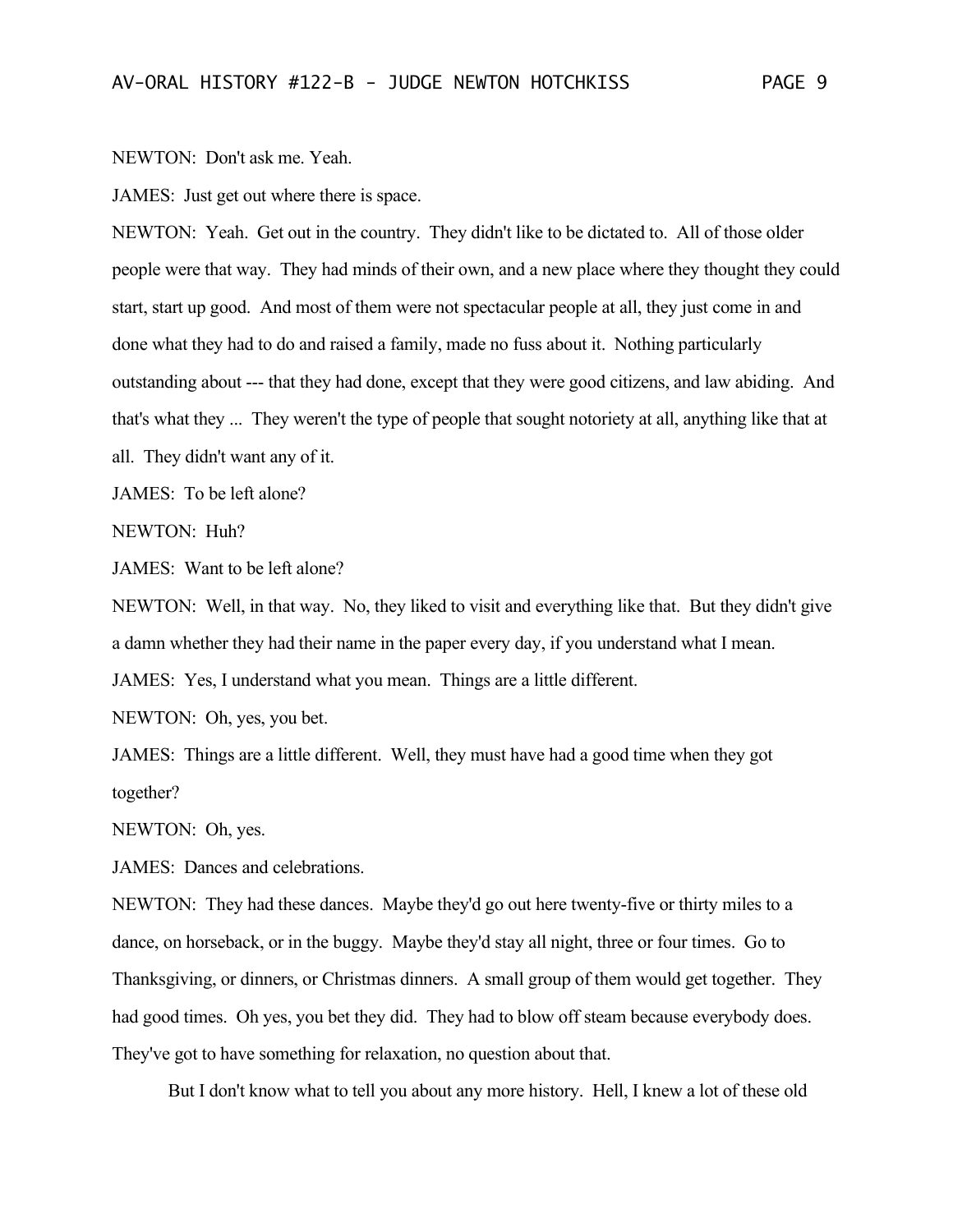fellows. I knew Bill Hanley.

JAMES: Is that the Hanley that ran the store?

NEWTON: Huh?

JAMES: The Hanley that ran the store?

NEWTON: No, Bill Hanley was a big livestock man and a politician. And he was on the highway board, or the state highway department board for a number of years. He was an early timer in here. I think he died in about '34. I was acquainted with him. He and my dad were very good friends. And he was one of the bigger outfits in here for a long time. And, of course, there's a lot of old timers' names that I would know, but it's hard to recall anything about them.

JAMES: Yeah, I'll bet.

NEWTON: Clarence Young does more of it than anybody.

JAMES: He remembers, I think he makes a point to remember names.

NEWTON: Oh yes, you bet, and he keeps a diary all the time, you know. All through his life, and he's got all this stuff down.

JAMES: Oh, is that right.

NEWTON: He's taken an interest in it.

JAMES: Yeah.

NEWTON: He's built up quite an interest in it.

JAMES: Well, what is --- what would --- what's interesting about, what is he interested in? Why -- what's the fascination with this country?

NEWTON: Well, it's just the best country there is in the world. (Laughter)

JAMES: Well, okay.

NEWTON: Yeah. I know this, when I go someplace and I'm gone three or four days, when I come over the hill out there where I can see Harney County, that's the best part of my trip, just getting back. (Laughter)

JAMES: Sure.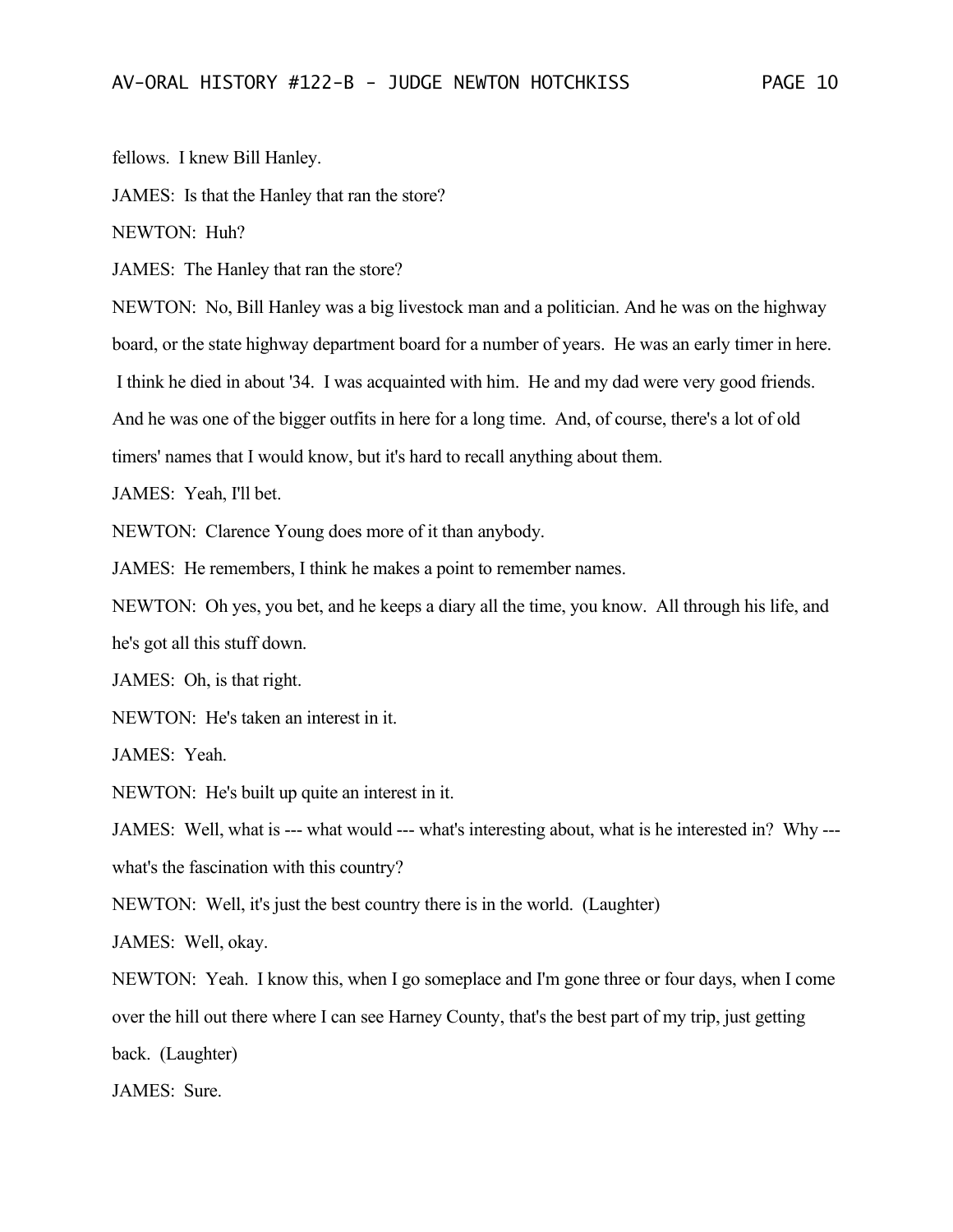NEWTON: Everybody --- or a lot of people will say, "Well, what in the hell do you see about that country out there, all sagebrush and jack rabbits?" And I say, "Well, by God, that's what I like." JAMES: Yeah. Well, I think I can understand part of that, by coming over from the city where you're hemmed in, where the air is bad.

NEWTON: Oh, yeah. Everybody's in a hurry.

JAMES: Yeah.

NEWTON: Everybody's in a hurry down there. You hardly ever see anybody smile.

JAMES: Yeah.

NEWTON: By gosh, they're just a going like this all the time.

JAMES: Yeah.

NEWTON: No, I don't care whether they ever settle this country up out here, or they sell it or not. It looks good the way it is. But we're not going to keep people out of here. We're not going to keep

them out of here.

JAMES: Are they going to come in for tourists? Are they going to come in as tourists, or ---?

NEWTON: Yeah, mostly.

JAMES: --- are they going to make money here?

NEWTON: No, there's not much for them to make money out of here. This is a livestock country, and a lumber country, timber country. A mill country you might say. Now your livestock business is getting such that you've got to be pretty big if you're going to make it. They're eliminating all these small places. You can't, I don't think you could start in the livestock business here, even in a small basis, very small, for less than a hundred thousand dollars investment.

JAMES: That much? A hundred thousand dollars?

NEWTON: The very smallest.

JAMES: That's the smallest?

NEWTON: To make a living out of.

JAMES: Whew!!!